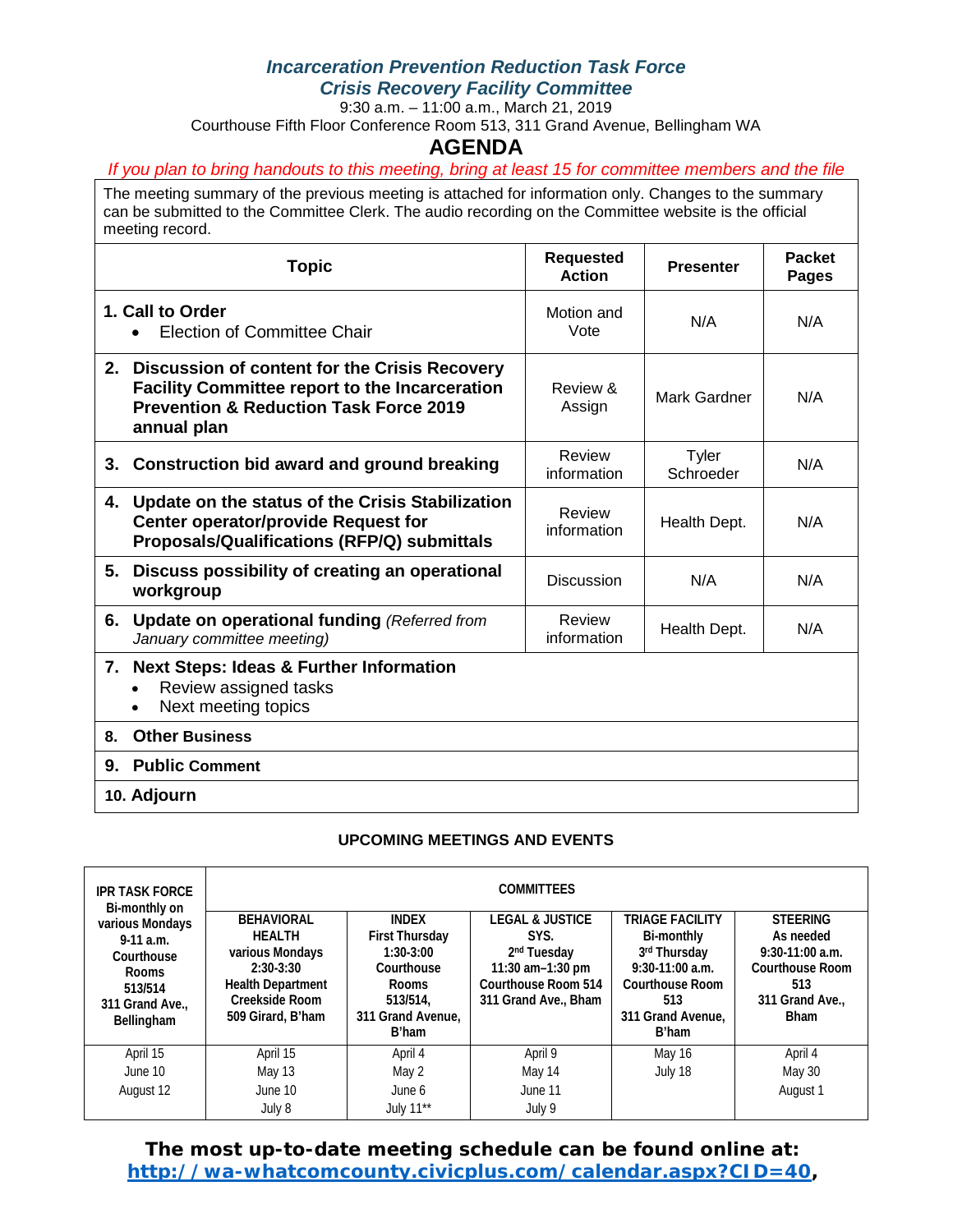| Whatcom County Incarceration Prevention and Reduction Task<br>Force<br><b>TRIAGE FACILITY COMMITTEE</b>                                                                                                                                                                                                                                                                                                                                                                                                                                                                                                                                                        |        | <b>SHORT-TERM</b> |                         |   |   |   |   |   |  |   |   |    |    |                   |
|----------------------------------------------------------------------------------------------------------------------------------------------------------------------------------------------------------------------------------------------------------------------------------------------------------------------------------------------------------------------------------------------------------------------------------------------------------------------------------------------------------------------------------------------------------------------------------------------------------------------------------------------------------------|--------|-------------------|-------------------------|---|---|---|---|---|--|---|---|----|----|-------------------|
| <b>Task</b>                                                                                                                                                                                                                                                                                                                                                                                                                                                                                                                                                                                                                                                    | Respon |                   | Year 1<br><b>Status</b> |   |   |   |   |   |  |   |   |    |    |                   |
|                                                                                                                                                                                                                                                                                                                                                                                                                                                                                                                                                                                                                                                                | sible  |                   |                         | 2 | 3 | 4 | 5 | 6 |  | 8 | 9 | 10 | 11 | $12 \overline{ }$ |
| 1. With guidance from the Whatcom County Health Department and involvement of other key<br>stakeholders, the Triage Facility Committee supports, plans for, and monitors progress to ensure<br>development of a programmatically effective and financially sustainable Triage and Crisis Stabilization<br>facility for Whatcom County. The Triage Facility Committee recognizes the value of the work being<br>undertaken by the County's Health as well as Administrative Services Departments, in the following<br>areas:                                                                                                                                    |        |                   |                         |   |   |   |   |   |  |   |   |    |    |                   |
| Facility design & construction                                                                                                                                                                                                                                                                                                                                                                                                                                                                                                                                                                                                                                 | Insert | In progress       |                         |   |   |   |   |   |  |   |   |    |    |                   |
| Securing operational funding                                                                                                                                                                                                                                                                                                                                                                                                                                                                                                                                                                                                                                   | Insert | In Progress       |                         |   |   |   |   |   |  |   |   |    |    |                   |
| Program design and RFP<br>development and review                                                                                                                                                                                                                                                                                                                                                                                                                                                                                                                                                                                                               | Insert | In progress       |                         |   |   |   |   |   |  |   |   |    |    |                   |
| Developing operating procedures,<br>outreach, and training                                                                                                                                                                                                                                                                                                                                                                                                                                                                                                                                                                                                     | Insert | Not started       |                         |   |   |   |   |   |  |   |   |    |    |                   |
| Developing progress metrics and<br>outcome measures                                                                                                                                                                                                                                                                                                                                                                                                                                                                                                                                                                                                            | Insert | Not started       |                         |   |   |   |   |   |  |   |   |    |    |                   |
| Ongoing performance<br>management reporting                                                                                                                                                                                                                                                                                                                                                                                                                                                                                                                                                                                                                    | Insert | Not started       |                         |   |   |   |   |   |  |   |   |    |    |                   |
| Other as needed:                                                                                                                                                                                                                                                                                                                                                                                                                                                                                                                                                                                                                                               | Insert | Not started       |                         |   |   |   |   |   |  |   |   |    |    |                   |
| 2. With the aim of ensuring that the Triage Center programming is effectively integrated with new and<br>existing programs, the Triage Facility Committee will collaborate and coordinate its work with the<br>Incarceration Prevention and Reduction Task Force (IPRTF) Behavioral Health Committee and the County<br>Behavioral Health Advisory Committee. Specifically, the Triage Facility Committee will identify behavioral<br>health services that will be needed to support the successful operation of the Triage Center, (e.g. service<br>enriched housing) and make recommendations to the full Task Force regarding opportunities for<br>advocacy. |        |                   |                         |   |   |   |   |   |  |   |   |    |    |                   |
| Report from the IPRTF Behavioral<br>Health Committee (monthly)                                                                                                                                                                                                                                                                                                                                                                                                                                                                                                                                                                                                 | Insert | Not started       |                         |   |   |   |   |   |  |   |   |    |    |                   |
| Report from the Behavioral Health<br>Advisory Committee (quarterly)                                                                                                                                                                                                                                                                                                                                                                                                                                                                                                                                                                                            | Insert | Not started       |                         |   |   |   |   |   |  |   |   |    |    |                   |
| Use the data collected to inform<br>their conversations                                                                                                                                                                                                                                                                                                                                                                                                                                                                                                                                                                                                        | Insert | Not started       |                         |   |   |   |   |   |  |   |   |    |    |                   |
| Other as needed:                                                                                                                                                                                                                                                                                                                                                                                                                                                                                                                                                                                                                                               | Insert | Not started       |                         |   |   |   |   |   |  |   |   |    |    |                   |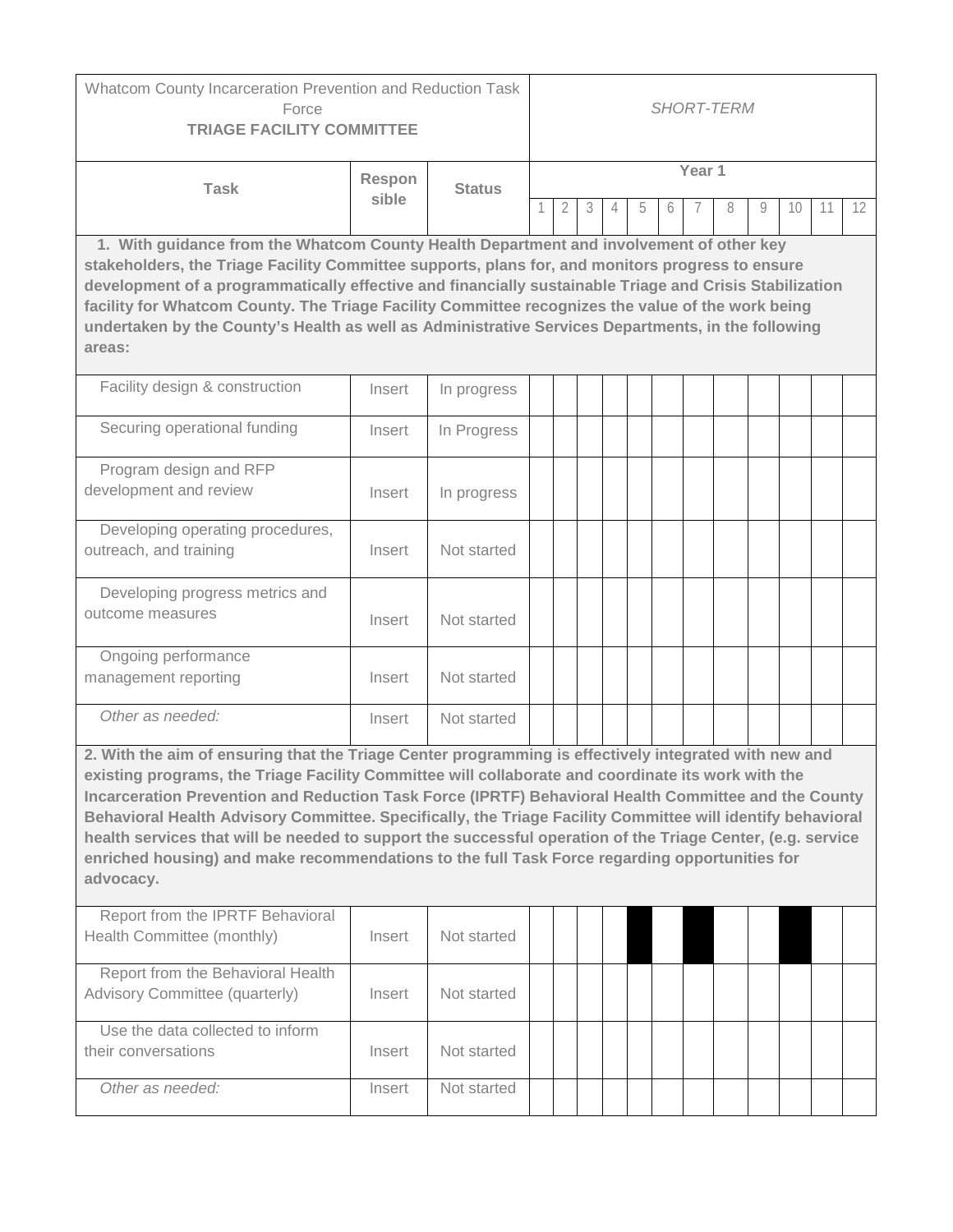#### **1. Call To Order**

Committee Chair Chris Phillips called the meeting to order at 9:30 a.m. at the Courthouse Fifth Floor Conference Room 513, 311 Grand Avenue, Bellingham.

| Members Present: Jack Hovenier, Chris Phillips, Tyler Schroeder, Jeff Parks, Michael |
|--------------------------------------------------------------------------------------|
| McAuley, Anne Deacon (for Perry Mowery)                                              |

Also Present: Stephen Gockley, Michael Lilliquist

Members Absent: Jerry DeBruin, Todd Donovan, Perry Mowery

#### Review October 18, 2018 Meeting Summary

There were no changes

#### **2. Update from Anne Deacon on the status of the Crisis Stabilization Center operator/provider Request for Proposals/Qualifications (RFP/Q)**

Deacon stated reported on project design updates and changes, including meeting space, the plan that must be submitted to the Department of Health, and the process for writing three requests of proposals/qualifications:

- Triage
- Withdrawal Management (detox)
- Operating the commercial kitchen

Deacon submitted a handout of the *10 Fundamental Components of Recovery* from the Substance Abuse and Mental Health Services Administration (SAMSA) (on file) and spoke about the recovery model.

The Committee members discussed the possibility of the service provider or a subcontractor also operating the kitchen; ensuring that the kitchen operator contract includes a dietician and ensures clients get good, healthy foods, rather than the cheapest foods that would lower the bid; the outstanding quality of the food service vendor at the hospital; including the *10 Fundamental Components of Recovery* in the RFQ; designing the aesthetic of the building so it's more welcoming and less institutional; what is necessary for successful diversion from the emergency department, including:

- For withdrawal management, onsite medical clearance screening, access to a lab, and access to a prescriber
- For mental health triage, intensive attention at intake is necessary. They will have to work with law enforcement to figure out the profile of the person who best benefits from mental health triage for successful diversion from arrest and incarceration

The Committee members discussed the possibility of creating an very focused operational working group of law enforcement, emergency department personnel, and the triage center service provider.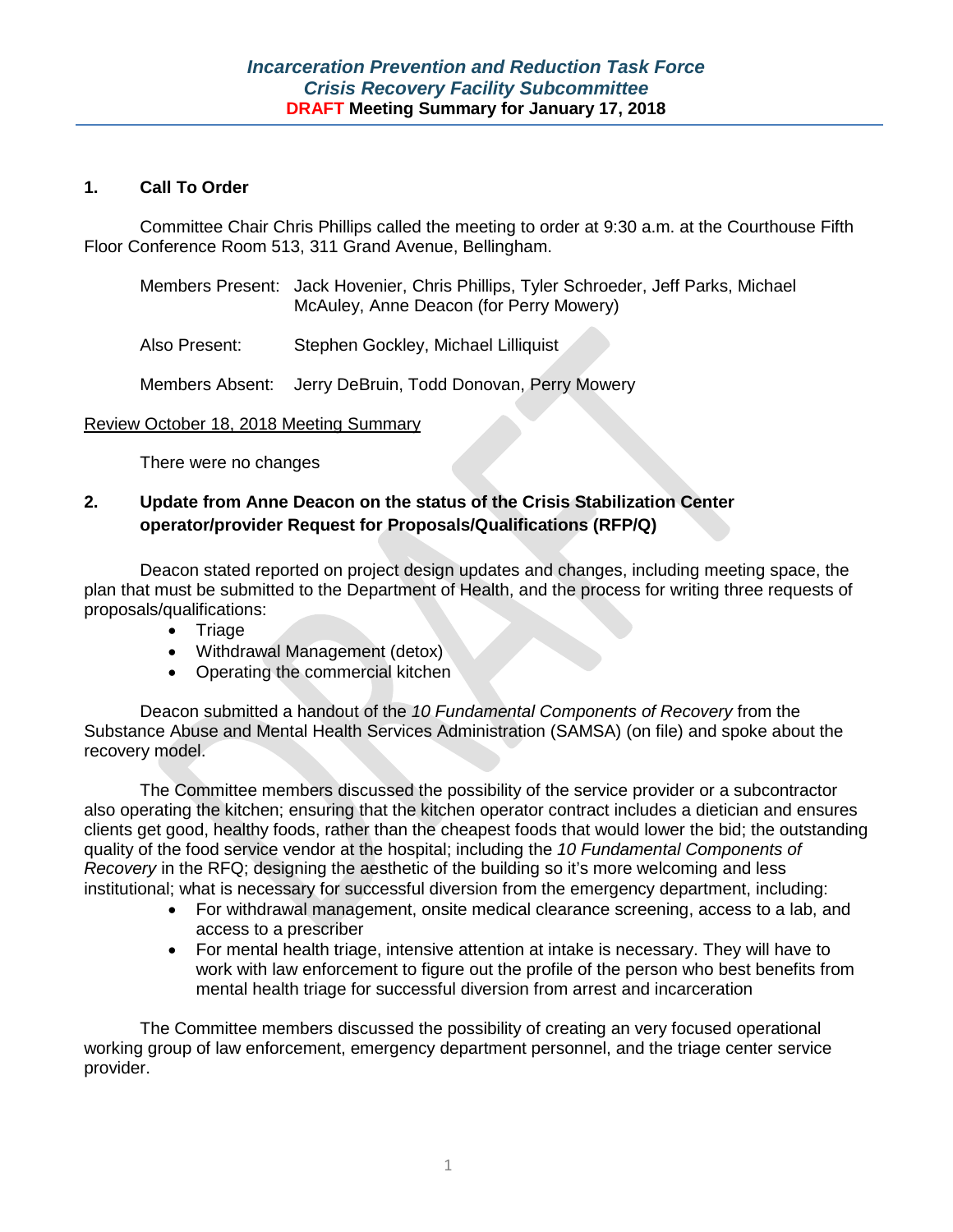## *Incarceration Prevention and Reduction Task Force Crisis Recovery Facility Subcommittee* **DRAFT Meeting Summary for January 17, 2018**

- The working group would function at or before opening of the new facility to ensure they don't have the same problems as the existing facility in not being effective at diversion from the emergency department.
- Protocols must be established before the facility opens and first responders must have a training period.
- Too many patients who need seclusion and restraint at intake may overwhelm the provider. If the RFP/Q will include protocols and operations, there may be value to having an operating working group sooner.
- Allow law enforcement and emergency medical services (EMS) personnel have input on developing the protocols.
- Get cross-sector input into the formation of the RFP/Q.
- When the timing is right, the Health Department should convene a cross-sector operational group with people who work on the ground and have authority to make decisions.
- Include language in the contract that the service provider will participate in cross-sector conversations and in training as directed by the Health Department.

The Committee continued to discuss the timing of design, construction, and the RFP/Q.

# **3. Possibility of developing a sobering center in the current triage facility space**

The Committee members discussed:

- The potential different uses for the current facility and
- Whether it would be appropriate for the Task Force to have an opinion on the use only if the potential use would result in incarceration prevention or reduction
- Operational funding for the triage facility
- A legislative bill to incentivize managed care organizations (MCOs) to be aware of the need for criminal justice diversion
- The technical and the political influences on operational funding
- Operational costs should factor in replacement costs
- If there are any advantages or disadvantages to the triage facility to use the space in the future, the committee can consider it again

## **4. Next Steps: Ideas & Further Information**

Upcoming agenda items at the March meeting could include:

- A discussion of the RFP/Q submittals
- Status of the operational work group

Continue discussion at the Steering Committee on operational funding through fee-for-service versus cost-based reimbursement. Contract with someone to write a white paper on that can be used to make the case in favor of cost-based reimbursement.

## **5. Other Business**